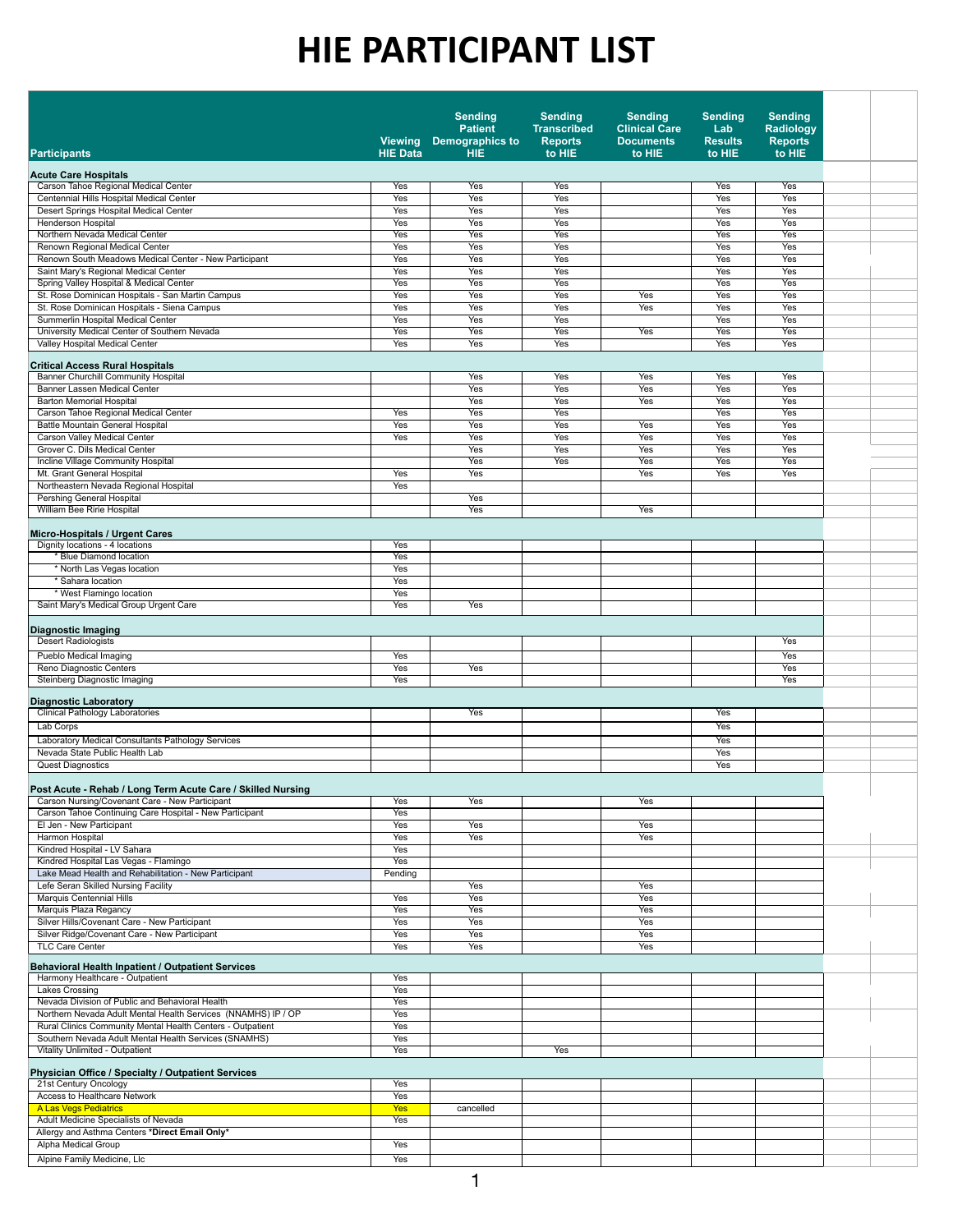| <b>Calderon Medical Group</b>                               | <b>Yes</b> |            |     |            |     |     |  |
|-------------------------------------------------------------|------------|------------|-----|------------|-----|-----|--|
| <b>Cancer Care Specialists</b>                              | Yes        |            |     |            |     |     |  |
| Carson Valley Medical Center - Clinics                      | Yes        |            |     |            |     |     |  |
| <b>Carson Tahoe Emergency Physicians</b>                    | Yes        |            |     |            |     |     |  |
| <b>CIMA</b> Medical Clinic                                  | Yes        | Yes        |     | Yes        |     |     |  |
| Cleveland Clinic - Lou Rovo                                 | Yes        |            |     |            |     |     |  |
| <b>Clinical Neurology Specialists</b>                       | <b>Yes</b> |            |     |            |     |     |  |
| Community Health Alliance - HAWC, Inc.                      | Yes        | Yes        |     |            |     |     |  |
| <b>Cornerstone Family Practice</b>                          |            |            |     | <b>Yes</b> |     |     |  |
|                                                             |            |            |     |            |     |     |  |
| David H. Kim, MD, Professional Corporation                  | Yes        |            |     |            |     |     |  |
| Digestive Health Associates no provisioning history         | Yes        |            |     |            |     |     |  |
| Dignity Health Medical Group - 12 locations                 | Yes        | Yes        | Yes | Yes        |     |     |  |
| <b>Diagnostic Center of Medicine</b>                        | Yes        |            |     |            |     |     |  |
| <b>Dispatch Health</b>                                      | Yes        |            |     |            |     |     |  |
| Ernesto A Mccombs DO                                        | Yes        |            |     |            |     |     |  |
| Face to Face Medical Management                             | Yes        |            |     |            |     |     |  |
| Family Doctors of Boulder City                              | <b>Yes</b> |            |     |            |     |     |  |
| Family Doctors of Green Valley                              | Yes        |            |     |            |     |     |  |
| First Person Care Clinic - 2 locations (FQHC)               | Yes        | Yes        |     |            |     |     |  |
| Forte Family Practice - 3 locations                         | <b>Yes</b> |            |     |            |     |     |  |
| <b>Gastroenterology Consultants</b>                         | Yes        |            |     |            |     |     |  |
| <b>Geriatric Specialty Care</b>                             | Yes        | Yes        |     | Yes        |     |     |  |
| <b>Guadalupe Medical Center - 5 Locations</b>               | Yes        | Yes        |     | Yes        |     |     |  |
| <b>Health First Medical Center</b>                          | <b>Yes</b> |            |     |            |     |     |  |
| <b>Hemostasis Thromubosie Center of Nevada</b>              | Yes        |            |     |            |     |     |  |
| Hope Christian Health Center - 2 locations (FQHC)           | Yes        |            |     |            |     |     |  |
| Intermountain Healthcare                                    | Yes        |            |     |            |     |     |  |
| Internal Medicine Specialists *Direct Email Only*           |            |            |     |            |     |     |  |
| Jose Maria Partida Corona MD PC                             | Yes        |            |     |            |     |     |  |
| Kaylynn Bowman, PharmD                                      | Yes        |            |     |            |     |     |  |
| Kidney Specialists of Southern Nevada                       | Yes        |            |     |            |     |     |  |
| Lance D. Mayor, MD Ltd.                                     | Yes        |            |     |            |     |     |  |
| Mark C Handelman, M.D. LTD                                  | Yes        |            |     |            |     |     |  |
| <b>McGinnis MICA Medical PC</b>                             | <b>Yes</b> |            |     |            |     |     |  |
|                                                             |            |            |     |            |     |     |  |
| Mountain Medical Pulmonology and Sleep Center               | <b>Yes</b> |            |     |            |     |     |  |
| Mountainside Internal Medicine                              | Yes        |            |     |            |     |     |  |
| Naphcare- Washoe County Jail                                | Yes        |            |     |            |     |     |  |
| Neuropathy and Pain Centers                                 | Yes        |            |     |            |     |     |  |
| <b>Nevada Care Connect</b>                                  | <b>Yes</b> |            |     |            |     |     |  |
| Nevada Health Centers - 17 locations                        | Yes        |            |     |            |     |     |  |
| Nevada Orthopedic and Spine Centers - 2 locations           | <b>Yes</b> | Yes        |     | <b>Yes</b> |     |     |  |
| Nevada Rural Hospitals Partners                             | Yes        |            |     |            |     |     |  |
| Northern Nevada HOPES                                       | Yes        | <b>Yes</b> |     | <b>Yes</b> |     |     |  |
| Northern Nevada Radiation Oncology                          | Yes        |            |     |            |     |     |  |
| <b>OBGYN Associates</b>                                     | <b>Yes</b> |            |     |            |     |     |  |
| OptumCare Cancer Care - 7 locations                         | Yes        |            |     |            |     |     |  |
| OptumCare Lung and Allergy - 2 locations                    | Yes        |            |     |            |     |     |  |
| OptumCare Orthopedic and Spine                              | Yes        | Yes        |     | Yes        |     |     |  |
| OrthoPro                                                    | Yes        |            |     |            |     |     |  |
| <b>Patients Choice Primary Care Physicians</b>              | Yes        |            |     |            |     |     |  |
| <b>Premium Family Care</b>                                  | Yes        |            |     |            |     |     |  |
| Radiation Oncology Centers of Nevada - 2 locations          | Yes        |            |     |            |     |     |  |
| <b>Red Rock Medical Group</b>                               | Yes        |            |     |            |     |     |  |
| <b>Reiner Family Medicine</b>                               | Yes        |            |     |            |     |     |  |
| Reno Family Physicians                                      | Yes        |            |     |            |     |     |  |
| Renown Medical Group Clinics - 18 locations                 | <b>Yes</b> |            |     |            |     |     |  |
| Renown Rural Clinics - 5 locations                          | Yes        |            |     |            |     |     |  |
| <b>Renown Radiation Department</b>                          |            |            |     |            |     |     |  |
| Roger Estevez M.D. -                                        | Yes        |            |     |            |     |     |  |
| <b>Roseman Medical Group</b>                                | <b>Yes</b> |            |     |            |     |     |  |
| Rosner P. Luss MD Ltd -                                     | Yes        |            |     |            |     |     |  |
| Saint Mary's Medical Group - 9 locations                    | Yes        | Yes        | Yes | <b>Yes</b> |     |     |  |
| <b>Sierra Neurosurgery Group</b>                            |            | Yes        |     |            |     |     |  |
| Sierra Nevada Nephrology                                    | Yes        |            |     |            |     |     |  |
| Silver Sage Center For Family Medicine                      | Yes        | Yes        |     |            |     |     |  |
| Southwest Medical Associates - all locations                | Yes        | <b>Yes</b> | Yes | Yes        | Yes | Yes |  |
| Southern Nevada Health District                             | <b>Yes</b> | <b>Yes</b> |     | <b>Yes</b> |     |     |  |
| Sunset Clinics Family Medicine / Urgent Care - 5 locations  | Yes        |            |     |            |     |     |  |
| <b>Touro University Nevada</b>                              | Yes        |            |     |            |     |     |  |
| <b>Towngate Medical Center</b>                              | Yes        |            |     |            |     |     |  |
| <b>United Critical Care</b>                                 | Yes        |            |     |            |     |     |  |
| University of Nevada School of Medicine                     | Yes        |            |     |            |     |     |  |
| Urology Nevada - 2 locations                                | Yes        |            |     |            |     |     |  |
| Urology Specialists of Nevada - 2 locations                 | Yes        | Yes        |     | Yes        |     |     |  |
| <b>US Acute Care Solution</b>                               | Yes        |            |     |            |     |     |  |
| <b>US Health Systems</b>                                    | Yes        | Yes        |     |            |     |     |  |
| Vera Whole Health - Reno / Carson Clinics - New Participant | Pending    |            |     |            |     |     |  |
| <b>Vitality Unlimited - Outpatient</b>                      |            | <b>Yes</b> |     | Yes        |     |     |  |
| <b>Washoe County Health District</b>                        |            | Yes        |     | Yes        |     |     |  |
| <b>Washoe Tribal Health Center</b>                          | Yes        |            |     |            |     |     |  |
| <b>Wellcare Services</b>                                    | Yes        |            |     |            |     |     |  |
| WebIZ                                                       |            | Yes        |     |            |     |     |  |
| Western Physicians Alliance - New Participant               | Pending    |            |     |            |     |     |  |
| <b>Wolfson Medical Center -</b>                             | Yes        |            |     |            |     |     |  |
| Yerington Paiute Tribal Health Clinic                       | Yes        |            |     |            |     |     |  |
|                                                             |            |            |     |            |     |     |  |
| <b>Home Health Agencies</b>                                 |            |            |     |            |     |     |  |
| <b>Care First Home Health</b>                               | Yes        | cancelled? |     |            |     |     |  |
| CarePro Home Health & Hospice                               | Yes        |            |     |            |     |     |  |

## **HIE PARTICIPANT LIST**